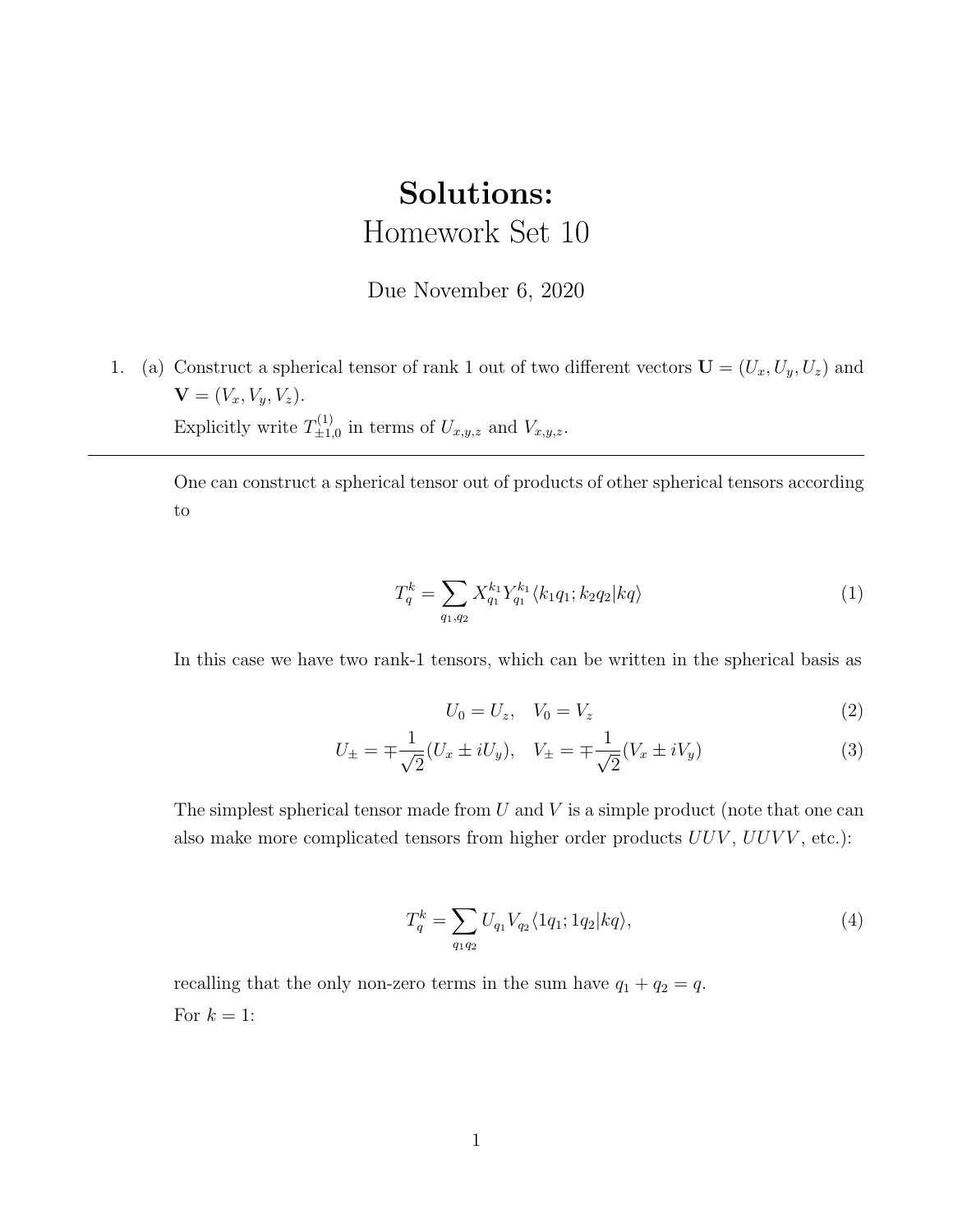$$
T_{\pm 1}^1 = \sum_{q_1} U_{q_1} V_{q_1 \pm 1} \langle 1q_1; 1, q_1 \pm 1 | 1, \pm 1 \rangle \tag{5}
$$

$$
= U_{\pm 1} V_0 \langle 1, \pm 1; 1, 0 | 1, \pm 1 \rangle + U_0 V_{\pm 1} \langle 1, 0; 1, \pm 1 | 1, \pm 1 \rangle \tag{6}
$$

$$
= \pm \frac{1}{\sqrt{2}} \left( U_{\pm 1} V_0 - U_0 V_{\pm 1} \right) \tag{7}
$$

and

$$
T_0^1 = \sum_{q_1} U_{q_1} V_{-q_1} \langle 1q_1; 1, -q_1 | 1, \pm 1 \rangle \tag{8}
$$

$$
= U_1 V_{-1} \langle 1, 1; 1, -1 | 1, 0 \rangle + U_{-1} V_1 \langle 1, -1; 1, 1 | 1, 0 \rangle \tag{9}
$$

$$
=\frac{1}{\sqrt{2}}\left(U_{1}V_{-1}-U_{-1}V_{1}\right)
$$
\n(10)

Written in terms of Cartesian components, we have:

$$
T_{\pm 1}^1 = \frac{1}{2} \left\{ (U_x \pm iU_y)V_z - U_z(V_x \pm iV_y) \right\}
$$
 (11)

$$
T_0^1 = -\frac{1}{2\sqrt{2}} \left\{ (U_x + iU_y)(V_x - iV_y) - (U_x - iU_y)(V_x + iV_y) \right\}
$$
(12)

$$
=\frac{i}{\sqrt{2}}\bigg\{U_xV_y-U_yV_x\bigg\}\tag{13}
$$

<span id="page-1-0"></span>(b) Construct a spherical tensor of rank 2 out of two different vectors  ${\bf U}$  and  ${\bf V}.$ Write down explicitly  $T_{+2}^{(2)}$  $\mathcal{L}_{\pm 2,\pm 1,0}^{(2)}$  in terms of  $U_{x,y,z}$  and  $V_{x,y,z}$ .

For  $k=2$  we have

$$
T_q^2 = \sum_{q_1} U_{q_1} V_{q-q_1} \langle 1q_1; 1, q - q_1 | 2q \rangle \tag{14}
$$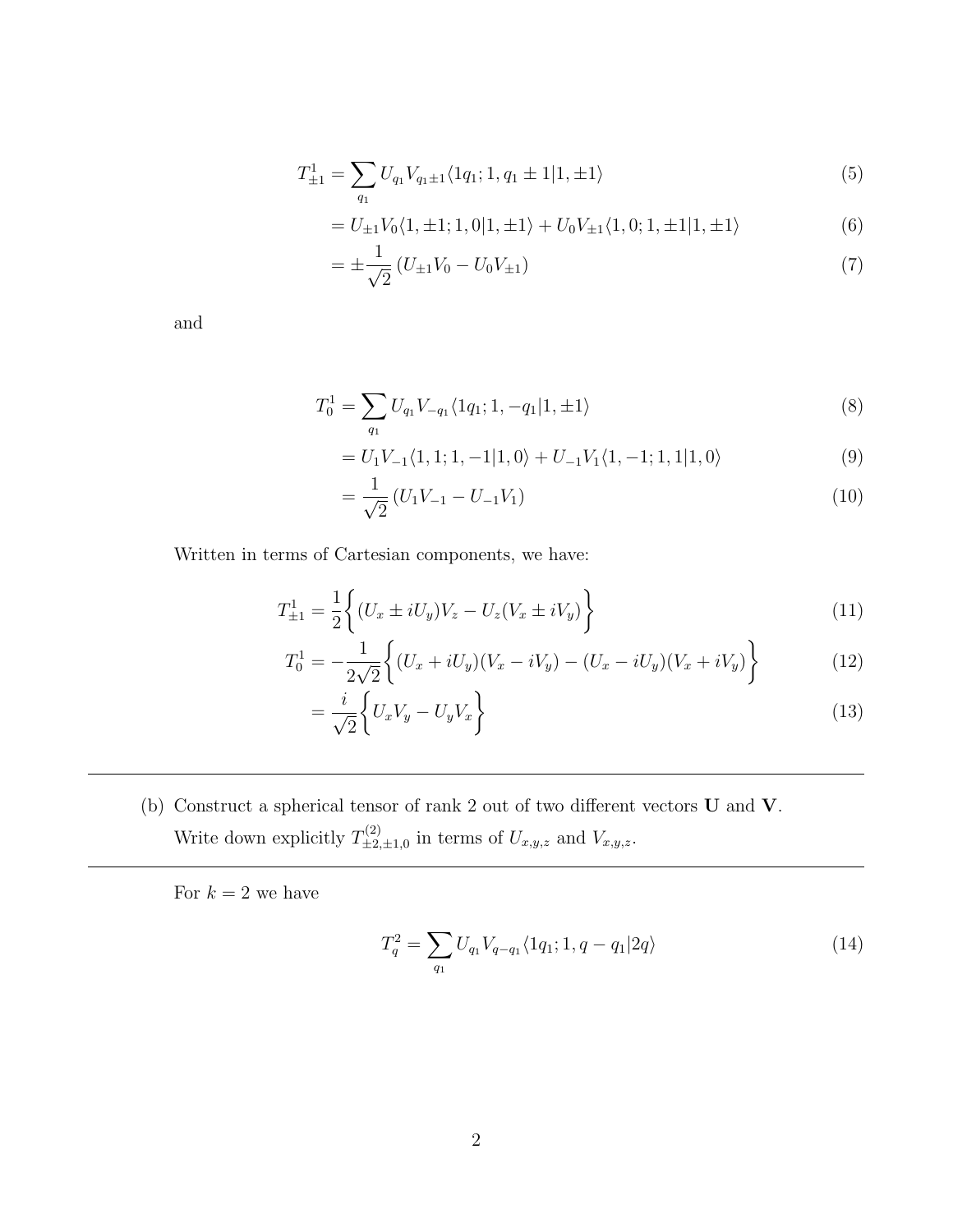and for each component  $q$ :

$$
T_{\pm 2}^2 = U_{\pm 1} V_{\pm 1} \tag{15}
$$

$$
T_{\pm 1}^2 = \frac{1}{\sqrt{2}} \left( U_{\pm 1} V_0 + U_0 V_{\pm 1} \right) \tag{16}
$$

$$
T_0^2 = \frac{1}{\sqrt{6}} \left( U_1 V_{-1} + 4U_0 V_0 + U_{-1} V_1 \right).
$$
 (17)

In terms of Cartesian tensors:

$$
T_{\pm 2}^2 = \frac{1}{2} (U_x \pm iU_y)(V_x \pm iV_y)
$$
\n(18)

$$
T_{\pm 1}^2 = \mp \frac{1}{2} \bigg( (U_x \pm iU_y)V_z + U_z(V_x \pm iV_y) \bigg) \tag{19}
$$

$$
T_0^2 = -\frac{1}{2\sqrt{6}} \bigg( (U_x + iU_y)(V_x - iV_y) - 4U_zV_z + (U_x - iU_y)(V_x + iV_y) \bigg) \tag{20}
$$

- 2. Consider a spinless particle bound to a fixed center by a central force potential.
	- (a) Relate, as much as possible, the matrix elements

$$
\langle n', l', m' | \mp \frac{1}{\sqrt{2}} (x \pm iy) | n, l, m \rangle \tag{21}
$$

and

$$
\langle n', l', m'|z|n, l, m\rangle \tag{22}
$$

using only the Wigner-Eckart theorem. Make sure to state under what conditions the matrix elements are nonvanishing.

These quantities are matrix elements of a rank-1 spherical tensor operator

$$
\langle n', l', m'|T_q^k|n, l, m\rangle \tag{23}
$$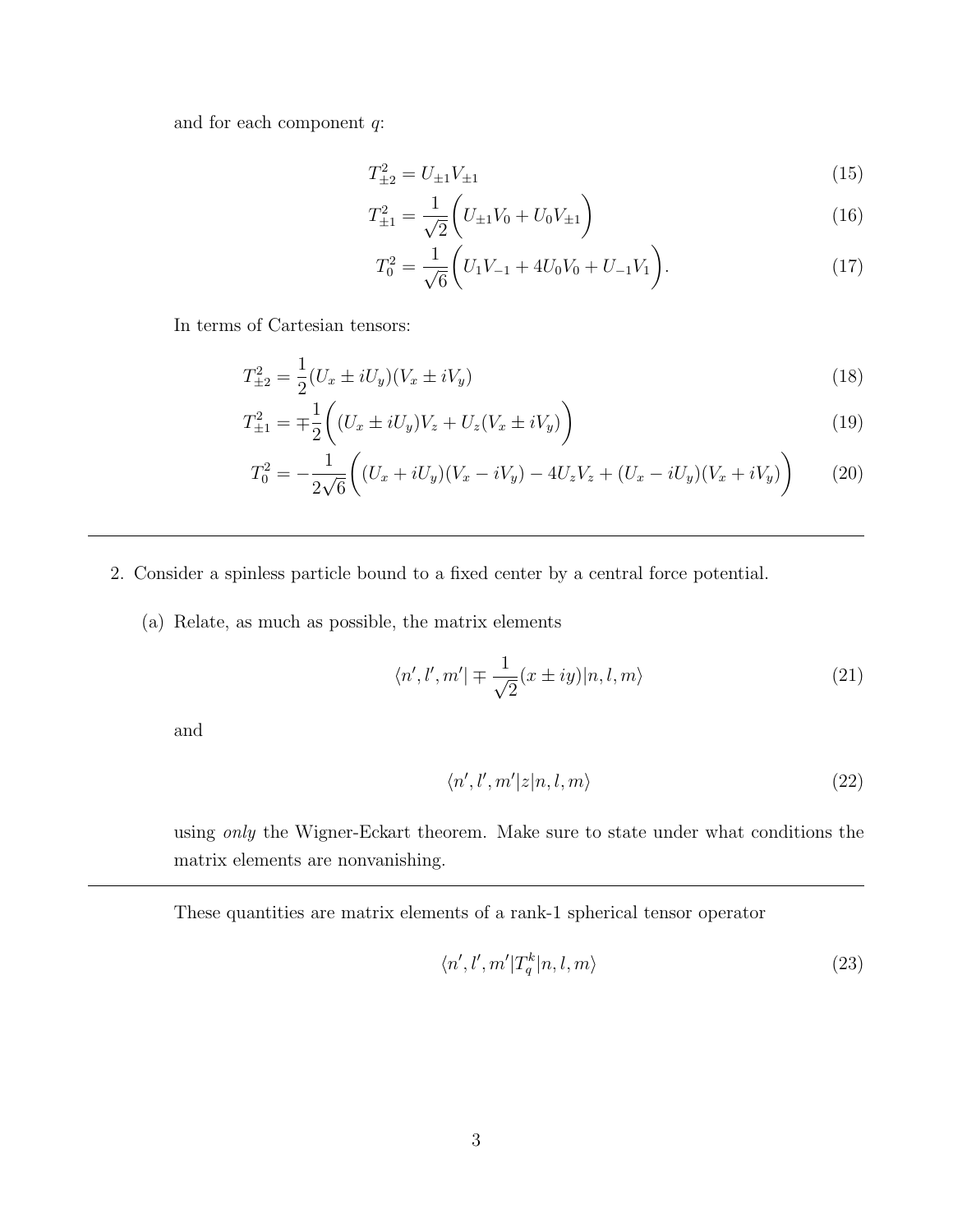with  $k = 1$  and

$$
T_0^{(1)} = z \tag{24}
$$

$$
T_{\pm 1}^{(1)} = \mp \frac{1}{\sqrt{2}} (x \pm iy)
$$
 (25)

The Wigner-Eckart theorem says

$$
\langle n', l', m'|T_q^{(1)}|n, l, m\rangle = \langle n'l'||T^{(1)}||nl\rangle \langle l'm'|lm; 1q\rangle \tag{26}
$$

From the Clebsch-Gordan coefficient on the right, we can use the selection rules to note that the matrix element is nonzero only when  $m' = m + q$  and  $l' = |l \pm 1|$  or  $l' = l$ .

We haven't yet discussed discrete symmetries, but the operator  $T_q^{(1)}$  is odd under parity (a reflection through the origin,  $x \to -x, y \to -1, z \to -z$ ),  $\pi^{-1}T_q^{(1)}\pi = -T_q^{(1)}$ . The kets are also eigenstates of parity

$$
\pi|n,l,m\rangle = (-1)^l |n,l,m\rangle \tag{27}
$$

Using this information, we can determine that the matrix element vanishes unless the bra and ket have opposite parity, and so we know the  $l' = l$  matrix elements actually vanish.

Since the reduced matrix element does not depend on  $m$  or  $m'$ , it cancels in ratios of the form

$$
\frac{\langle n', l', m_1'|T_{q_1}^{(1)}|n, l, m_1\rangle}{\langle n', l', m_2'|T_{q_2}^{(1)}|n, l, m_2\rangle} = \frac{\langle l'm_1'|lm; 1q_1\rangle}{\langle l'm_2'|lm; 1q_2\rangle} \tag{28}
$$

(b) Do the same problem using wave functions

$$
\psi(\mathbf{x}) = R_{nl}(r) Y_l^m(\theta, \phi) \tag{29}
$$

In configuration space, note that

$$
T_q^{(1)}(\mathbf{x}) \equiv \langle \mathbf{x} | T_q^{(1)} | \mathbf{x} \rangle = r \sqrt{\frac{4\pi}{3}} Y_1^q \tag{30}
$$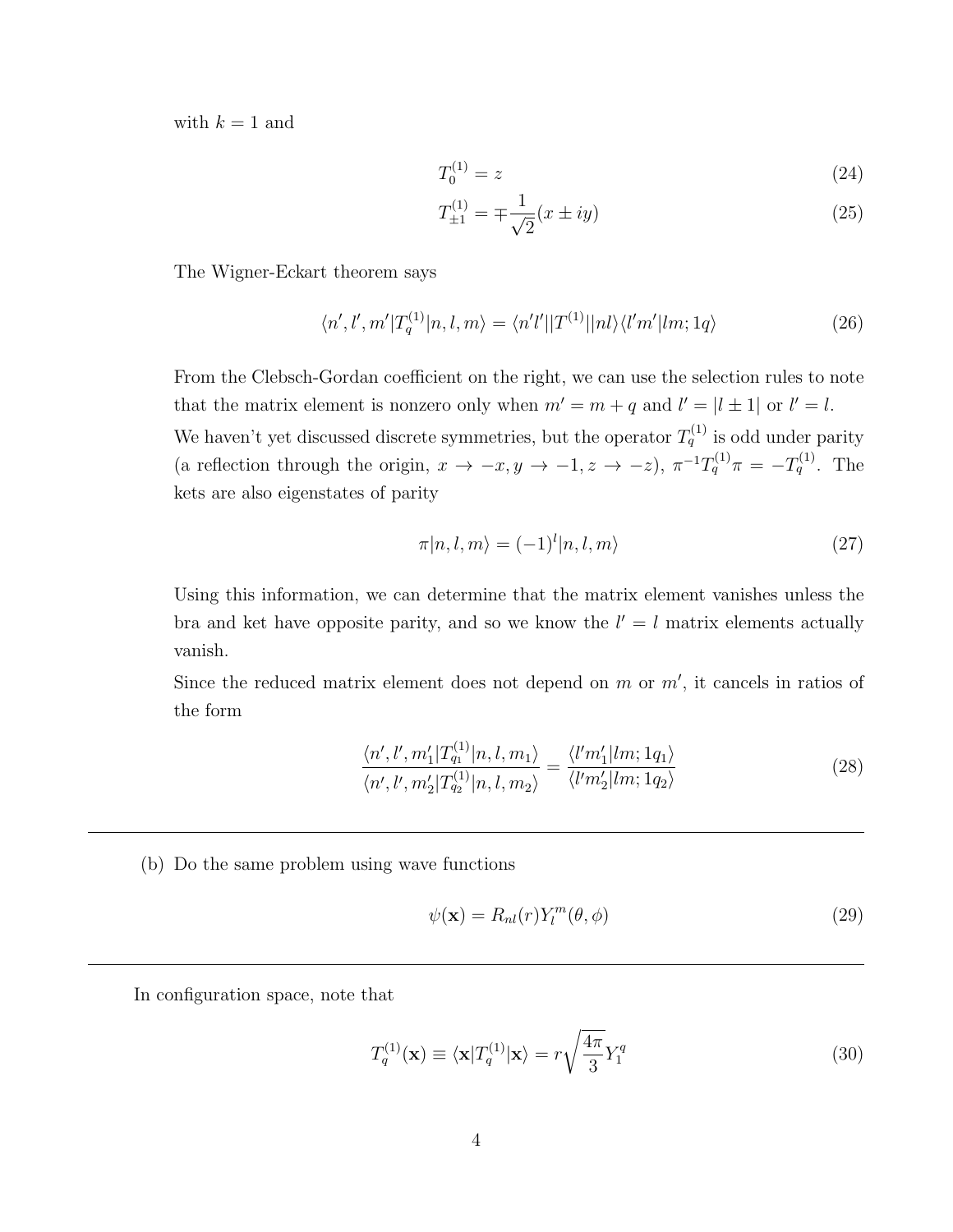With these wavefunctions, the matrix elements become

$$
\langle n',l',m'|T_q^{(1)}|n,l,m\rangle = \int d^3x R_{n'l'}^*(r) R_{nl}(r) Y_{l'}^{m'}(\Omega) Y_l^m(\Omega) T_q^{(1)}(\mathbf{x})
$$
(31)

$$
= \sqrt{\frac{4\pi}{3}} \int dr r^3 R_{n'l'}^*(r) R_{nl}(r) \int d\Omega Y_{l'}^{m'*} Y_l^m Y_1^q \tag{32}
$$

The angular integral can be related to Clebsch-Gordan coefficients using the identity

$$
\int d\Omega Y_l^{m*} Y_{l_1}^{m_1} Y_{l_2}^{m_2} = \sqrt{\frac{(2l_1+1)(2l_2+1)}{4\pi(2l+1)}} \langle lm|l_1m_1; l_2m_2\rangle \langle l_10; l_20|l0\rangle \tag{33}
$$

$$
\implies \int d\Omega Y_{l'}^{m'*} Y_l^m Y_1^q = \sqrt{\frac{(2l+1)(2+1)}{4\pi(2l'+1)}} \langle l'm'|lm;1q\rangle \langle l0;10|l'0\rangle \tag{34}
$$

The first Clebsch-Gordan coefficient makes it clear that non-zero matrix elements must have  $m' = m + q$ , which we can also see directly

$$
\int d\phi Y_l^{m*} Y_{l_1}^{m_1} Y_{l_2}^{m_2} \propto \int d\phi e^{i(m+q-m')},\tag{35}
$$

and also that we must have  $l' = (l \pm 1), l$ .

The second Clebsch-Gordan coefficient makes it clear that  $l' = l$  is not allowed.

Again we can consider the ratio

$$
\frac{\langle n', l', m_1'|T_{q_1}^{(1)}|n, l, m_1\rangle}{\langle n', l', m_2'|T_{q_2}^{(1)}|n, l, m_2\rangle} = \frac{\langle l'm_1'|lm; 1q_1\rangle}{\langle l'm_2'|lm; 1q_2\rangle},\tag{36}
$$

in agreement with the previous result.

3. (a) Write xy, xz, and  $(x^2 - y^2)$  as components of a spherical (irreducible) tensor of rank 2.

We can create a spherical tensor of rank 2 from the position vector **x** by first writing the vector in a spherical basis

$$
X_0 = z \tag{37}
$$

$$
X_{\pm 1} = \mp \frac{1}{\sqrt{2}} (x \pm iy),
$$
\n(38)

and using the decomposition formula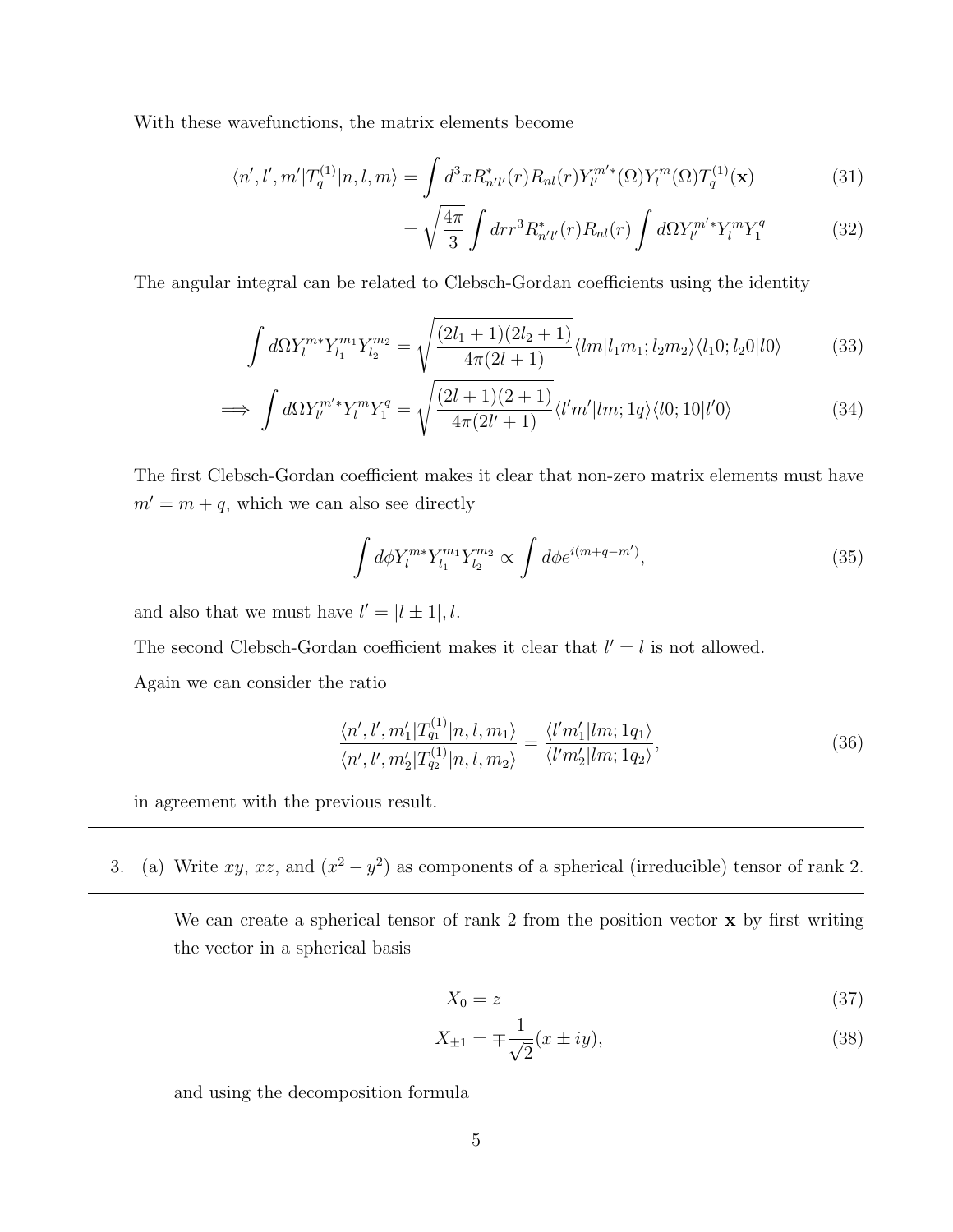$$
T_q^k = \sum_{q_1, q_2} X_{q_1}^{k_1} Y_{q_1}^{k_1} \langle k_1 q_1; k_2 q_2 | k q \rangle \tag{39}
$$

$$
\implies T_q^{(2)} = \sum_{q_1, q_2} X_{q_1} X_{q_1} \langle 1q_1; 1q_2 | 2q \rangle \tag{40}
$$

So we have (see the results from problem [1b\)](#page-1-0)

$$
T_{\pm 2}^{(2)} = X_{\pm 1}^2 = \frac{1}{2}(x \pm iy)^2 = \frac{1}{2}x^2 - \frac{1}{2}y^2 \pm 2ixy \tag{41}
$$

$$
\implies x^2 - y^2 = T_2^{(2)} + T_{-2}^{(2)} \tag{42}
$$

$$
xy = \frac{1}{4i} \left[ T_2^{(2)} - T_{-2}^{(2)} \right] \tag{43}
$$

(44)

$$
T_{\pm 1}^{(2)} = \mp 2(x \pm iy)z = \mp 2xz + 2yz \tag{45}
$$

$$
\implies xz = \frac{-1}{4} \left[ T_1^{(2)} - T_{-1}^{(2)} \right] \tag{46}
$$

(b) The expectation value

$$
Q \equiv e\langle \alpha, j, m = j | (3z^2 - r^2) | \alpha, j, m = j \rangle \tag{47}
$$

is known as the quadrupole moment. Evaluate

$$
e\langle \alpha, j, m' | (x^2 - y^2) | \alpha, j, m = j \rangle \tag{48}
$$

where  $m' = j, j - 1, j - 2, \ldots$ , in terms of Q and appropriate Clebsch-Gordan coefficients

The last component of the  $k = 2$  tensor is

$$
T_0^{(2)} = -\frac{1}{\sqrt{6}} \left( (x+iy)(x-iy) - 2z^2 \right) = \frac{1}{\sqrt{6}} \left( 3z^2 - r^2 \right) \tag{49}
$$